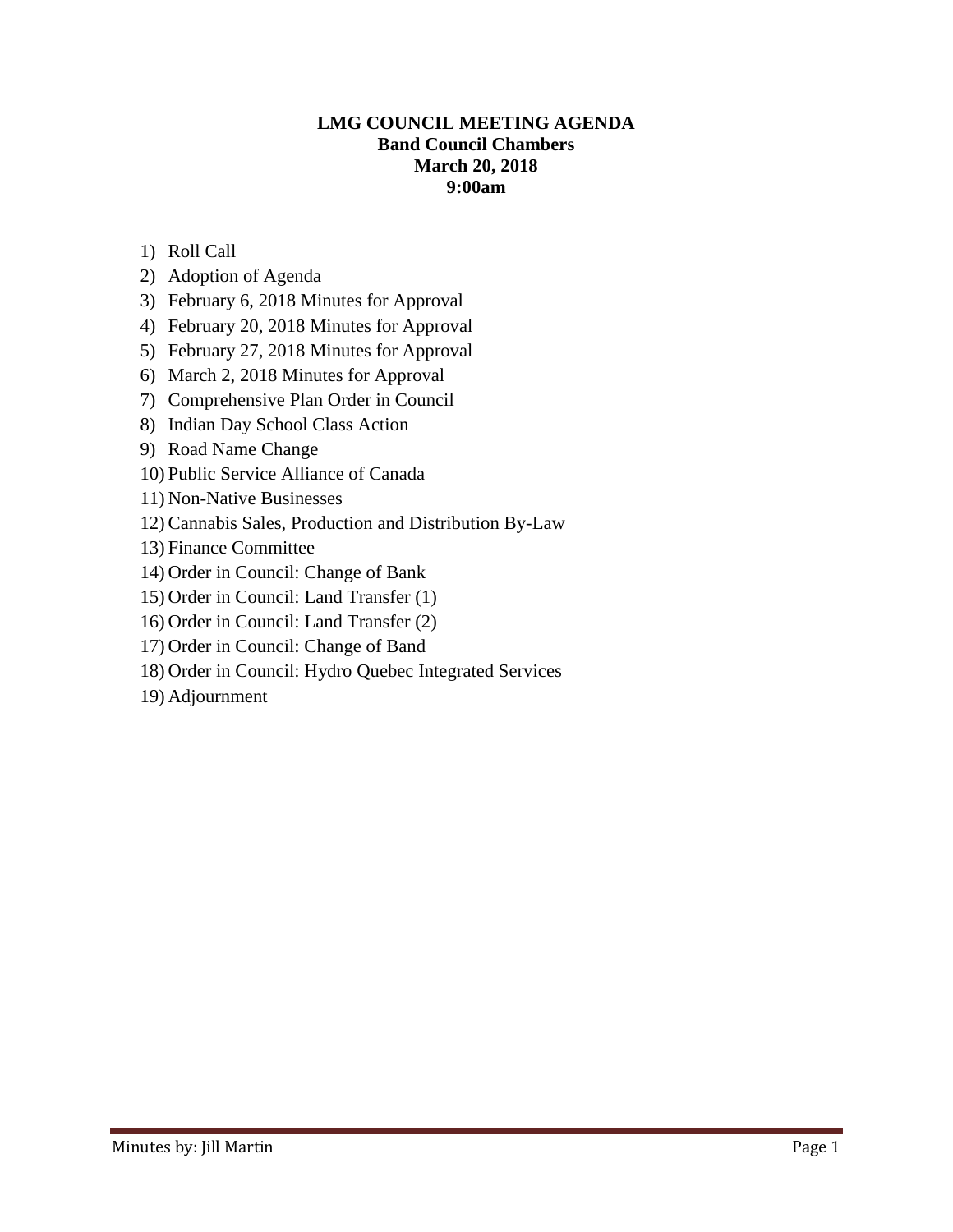### **1. Roll Call**

#### **LMG COUNCIL ATTENDEES:**

Chief Darcy Gray Councillor Annette Barnaby Councillor Sheila Swasson Councillor Lorna Sook Councillor Sky Metallic Councillor Wendell Metallic Councillor John M. Vicaire Councillor Cathy Martin Councillor Gordon Isaac Jr. Councillor Kevin Methot

#### **Absent:**

Councillor Chris Wysote (School) Councillor Calvin Barnaby Councillor Lloyd Alcon (Meetings AFNQL)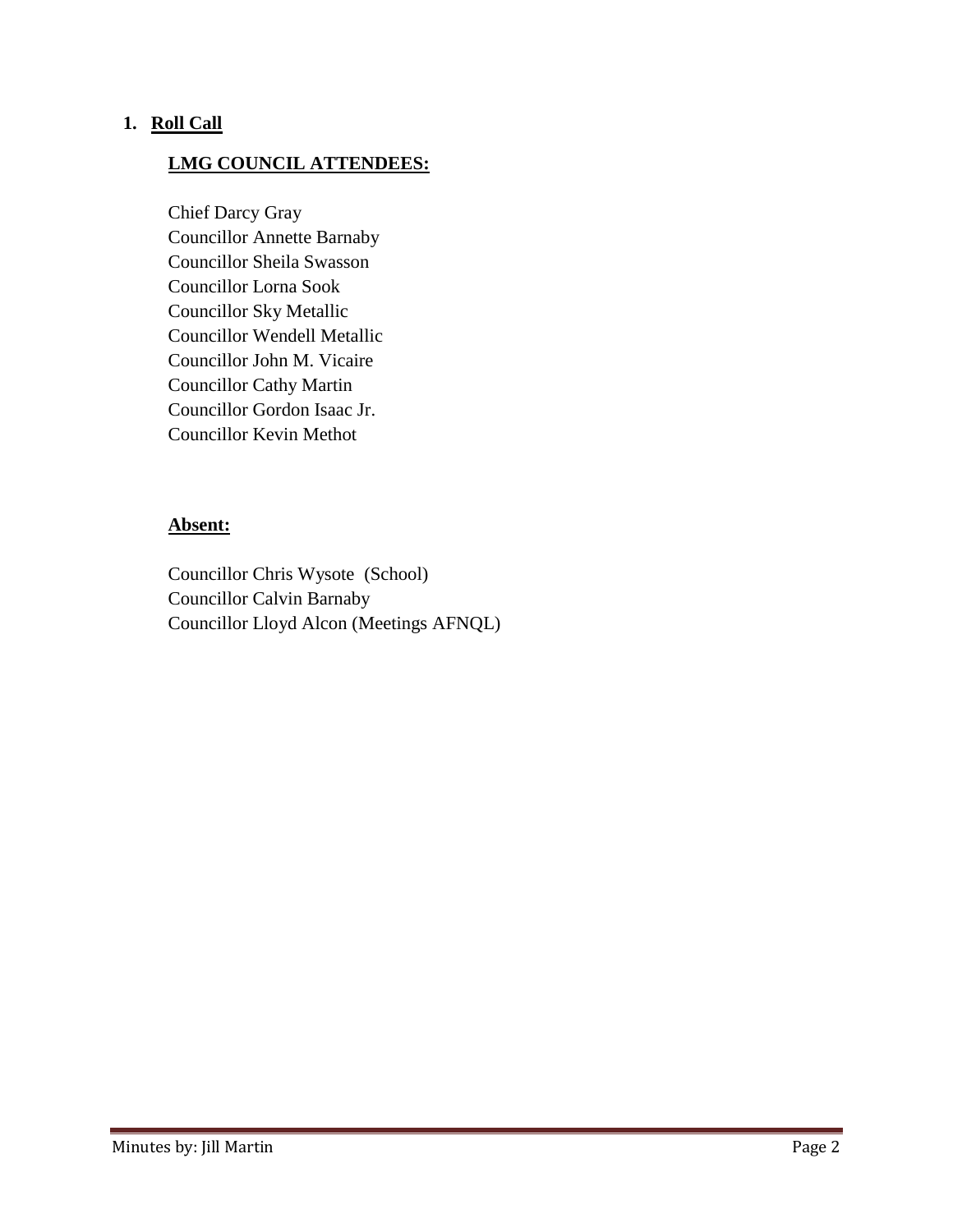## **2. Agenda Review**

Council made a motion to move the agenda adding Hydro Quebec Integrated Order in Council.

Moved: Councillor Kevin Methot Second: Councillor Lorna Sook Passed

## **3. Minutes for Approval February 6, 2018**

Council made a motion to approved the minutes for February 6, 2018.

Moved: Councillor Sky Metallic Second: Councillor Wendell Metallic Abstain: Councillor Cathy Martin, Councillor Sheila Swasson and Councillor Kevin Methot Passed

### **4. Minutes for Approval February 21, 2018**

Council made a motion to approve the minutes for February 21, 2018.

Moved: Councillor Wendell Metallic Second: Councillor Lorna Sook Abstain: Councillor Cathy Martin Passed

### **5. Minutes for Approval February 27, 2018**

Council made a motion to approve the minutes for February 27, 2018.

Moved: Councillor Sky Metallic Second: Councillor Kevin Methot Abstain: Councillor Sheila Swasson, Councillor Cathy Martin Passed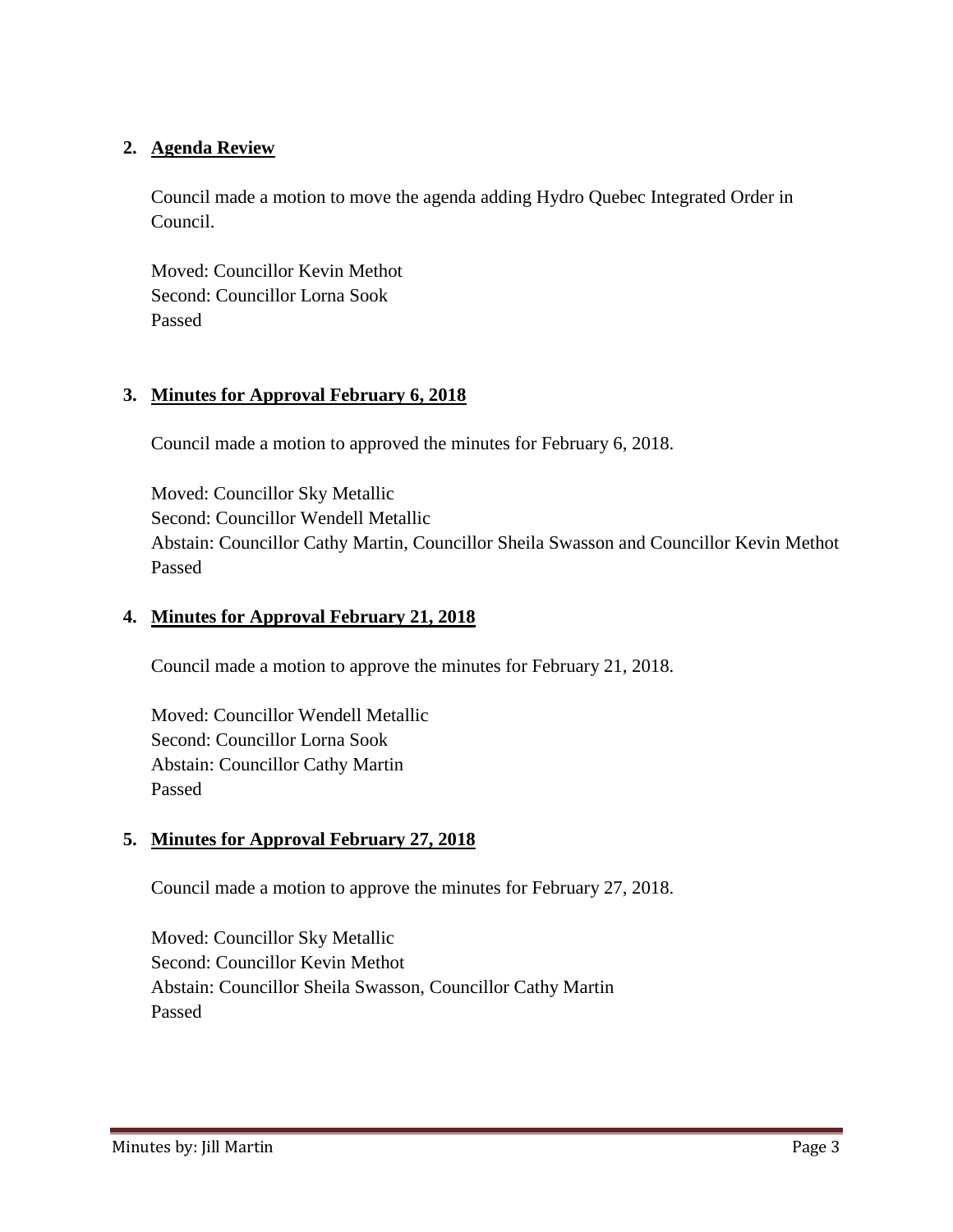# **6. Minutes for Approval March 2, 2018**

Council made a motion to approve the minutes for March 2, 2018.

Moved: Councillor Sky Metallic Second: Councillor Annette Barnaby Passed

## **7. Comprehensive Community Plan Order in Council**

The Economic Development Manager presented the updated Comprehensive Community Plan (CCP) to Council. Council made a motion to adopt the CCP 2014.

Moved: Councillor Lorna Sook Second: Councillor Wendell Metallic Passed

### **8. Indian Day School Class Action**

Discussion took place in regards to the Indian Day School; Council indicated the file will be moved to the Senior Director of Operations office. Follow up is scheduled for April 10, 2018.

### **9. Road Name Change**

A request was brought forward to have the extension of MicMac Drive street changed to Mitchell's Lane. While Council did agree on the name change, there is no legal way to change the name, as LMG does not own the right of way.

### **10. Public Service Alliance of Canada**

Jamie Eddy updated council on the PSAC file.

# **11. Non-Native Business**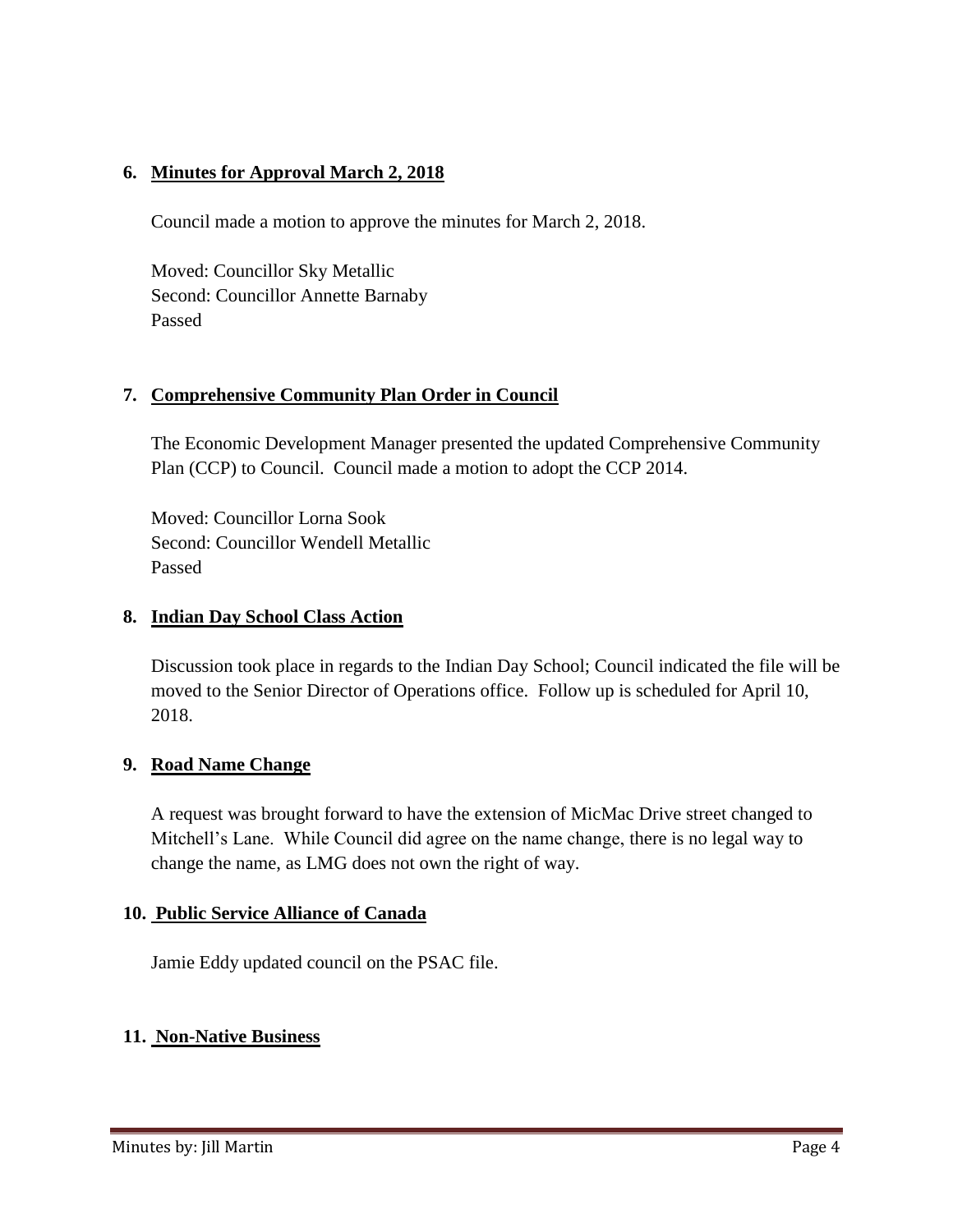Council discussed the Order in Council 2176 Non-Native Operations signed in 2014. Council indicated they would address the complaint from a concerned community member.

## **12. Cannabis Sales, Production and Distribution By-Law**

Nadir Andre from BLG presented the draft Cannabis Sales, Production and Distribution By-Law.

## **13. Finance Committee**

The Senior Director of Operations presented on behalf of the Finance Committee the Tender Policy and the Terms of Reference.

Council made a motion to approve the Tender Policy

Moved: Councillor Cathy Martin Second: Councillor Wendell Metallic Passed

Council made a motion to approve the Terms of Reference for Finance Committee.

Moved: Councillor Sky Metallic Second: Councillor Wendell Metallic

# **14. Order in Council LMG Change of Bank**

A motion was made to approved the Order in Council to change banks.

Moved: Councillor Sky Metallic Second: Councillor Annette Barnaby Passed

### **15. Order in Council, Land Transfer (1)**

Council tabled the Land Transfer (1) Order in Council for a later date.